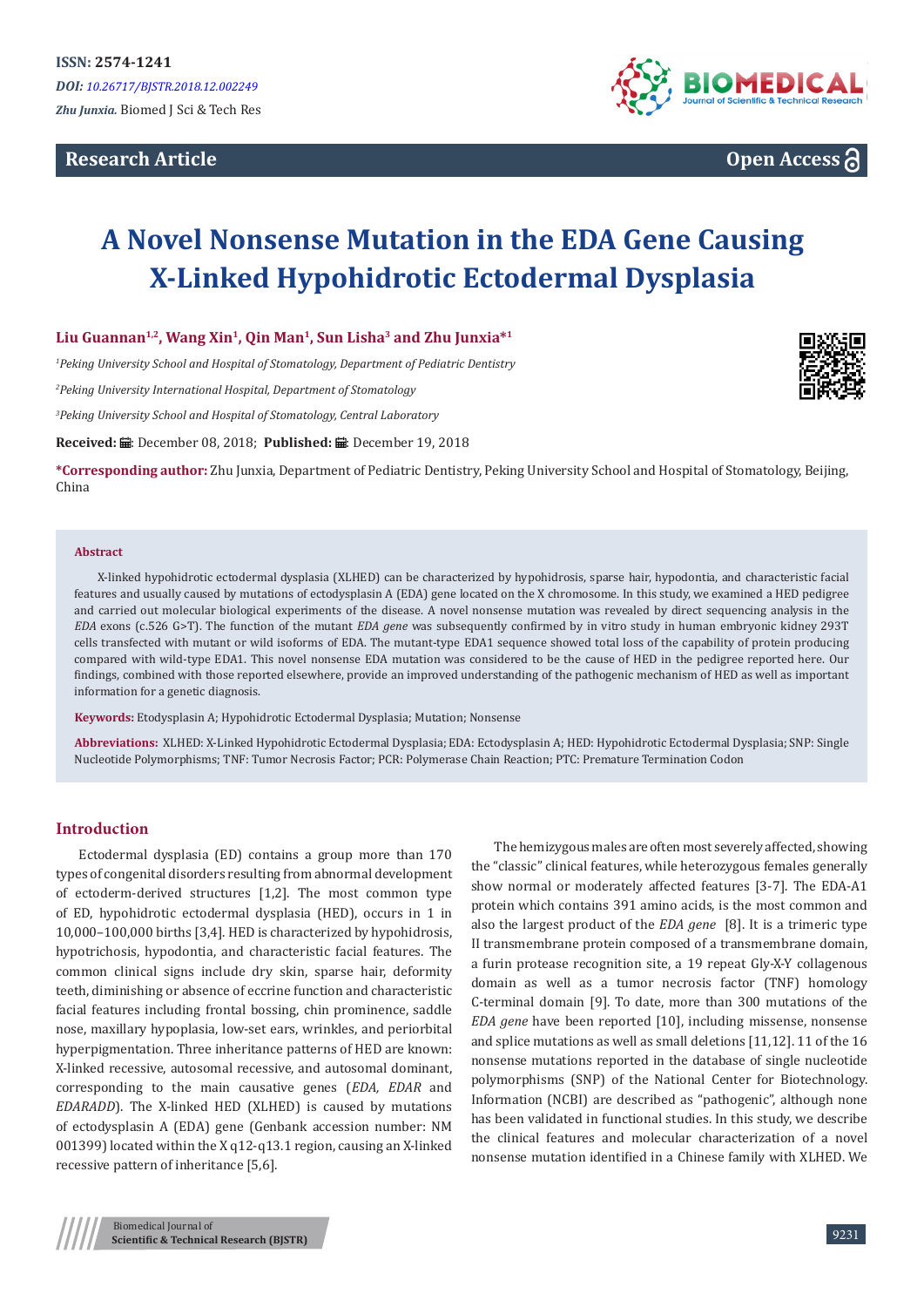also performed in vitro functional experiments to elucidate the molecular mechanisms underlying the effects of this mutation.

#### **Materials and Methods**

#### **Subjects**

The proband were referred to the School and Hospital of Stomatology, Peking University (China) for oligodontia. After examination by pediatric dentistry specialists, the proband were diagnosed as XLHED. His guardian provided informed consent to the genetic studies. This study has been approved by Peking University school of stomatology institutional review board(approval number: PKUSSIRB-201628059). The proband was a 1-year-7-monthold boy who presented with absence of several teeth. Physical examination showed apparently dry skin with hypohidrosis, sparse hair and eyebrows, but normal nails. Other facial features including frontal bossing, chin prominence, maxillary hypoplasia and protuberant lips were also obvious in this patient. Intraoral examination revealed only two cone-shaped upper anterior teeth, a lack of alveolar bone development and ordinary salivary flow. Similar phenotype in his family members was denied. The pedigree diagram is shown in (Figure 1).



Figure 1: Pedigree of the family with an X-linked recessive inheritance pattern. Affected individuals are represented by filled squares (male), while non-penetrant carriers are represented by circles with a vertical line (female).

#### **Mutation Analysis**

Blood samples were obtained from the proband and his family members. Genomic DNA was extracted from peripheral blood leukocytes using TIANamp Blood DNA Kit (Tiangen Biotech, Beijing, China) according to the manufacturer's instructions. DNA sequences were amplified by polymerase chain reaction (PCR) using specific primers covering the exons and intron–exon boundaries of the *EDA gene* as described previously [5]. Sanger sequences of individual genes were analyzed using the Chromas chromatogram viewer and the National Center for Biotechnology Information Basic Local Alignment Search Tool (NCBI BLAST, The detected variant was assessed with the mutation prediction tool Mutation Taster.

#### **Construction Of Eda Expression Vectors**

Mammalian expression vectors for secreted Flag-tagged forms of wild-type EDA1 and EDA1 with HED-causing mutation G176X.

EDA1 with HED-causing mutation H252L and non-syndromic tooth agenesis-causing mutations S374R were also constructed to make a contrast. Construction of above expression vectors was performed by GENEWIZ, Suzhou, China. All constructs were verified by direct sequencing.

#### **Expression of Soluble** *Eda* **in Cells and Supernatants**

Vectors encoding soluble wild-type or mutant Flag-tagged EDA1 protein were transfected into human embryonic kidney 293T cells. The cells were maintained in serum-free OptiMEM (Invitrogen Corporation, Carlsbad, CA, USA) culture medium for 48 hours. Subsequently, the cells and supernatants were collected separately. The detection of Flag-tagged EDA1 proteins in cell lysates and supernatants was then performed by anti-Flag western blot.

## **Results**

Direct sequencing revealed the presence of a previously unidentified mutation in the exon 3(c.526G>T, p. G176X) in the proband. The mother of the proband carried the same mutation. This mutation was not found in the healthy members of the family (Figure 2). The selected EDA-A1 mutants H252L and S374R affecting the TNF homology domain could be expressed as soluble, Flag-tagged secreted proteins but mutant G176X led to entire failure of detecting Flag-tagged secreted proteins either in the cell lysate or in the supernatant (Figure 3).



Sequencing chromatogram of the heterozygous mutation c.526G>T in the *EDA* gene of the female carrier. C: Sequencing chromatogram of the *EDA* gene of the father.

#### **Discussion**

The transmembrane protein ectodysplasin A is expressed by keratinocytes, hair follicles, and sweat glands. The TNF-related ectodysplasin A pathway plays an important role in embryonic development and ectodermal structure formation [13]. As a TNFrelated ligand, it has been confirmed that *EDA mutations* are responsible for X-linked HED. The human *EDA gene* contains 12 exons, with five different transcripts of the EDA protein produced by alternative splicing according to the GenBank database. Among

9232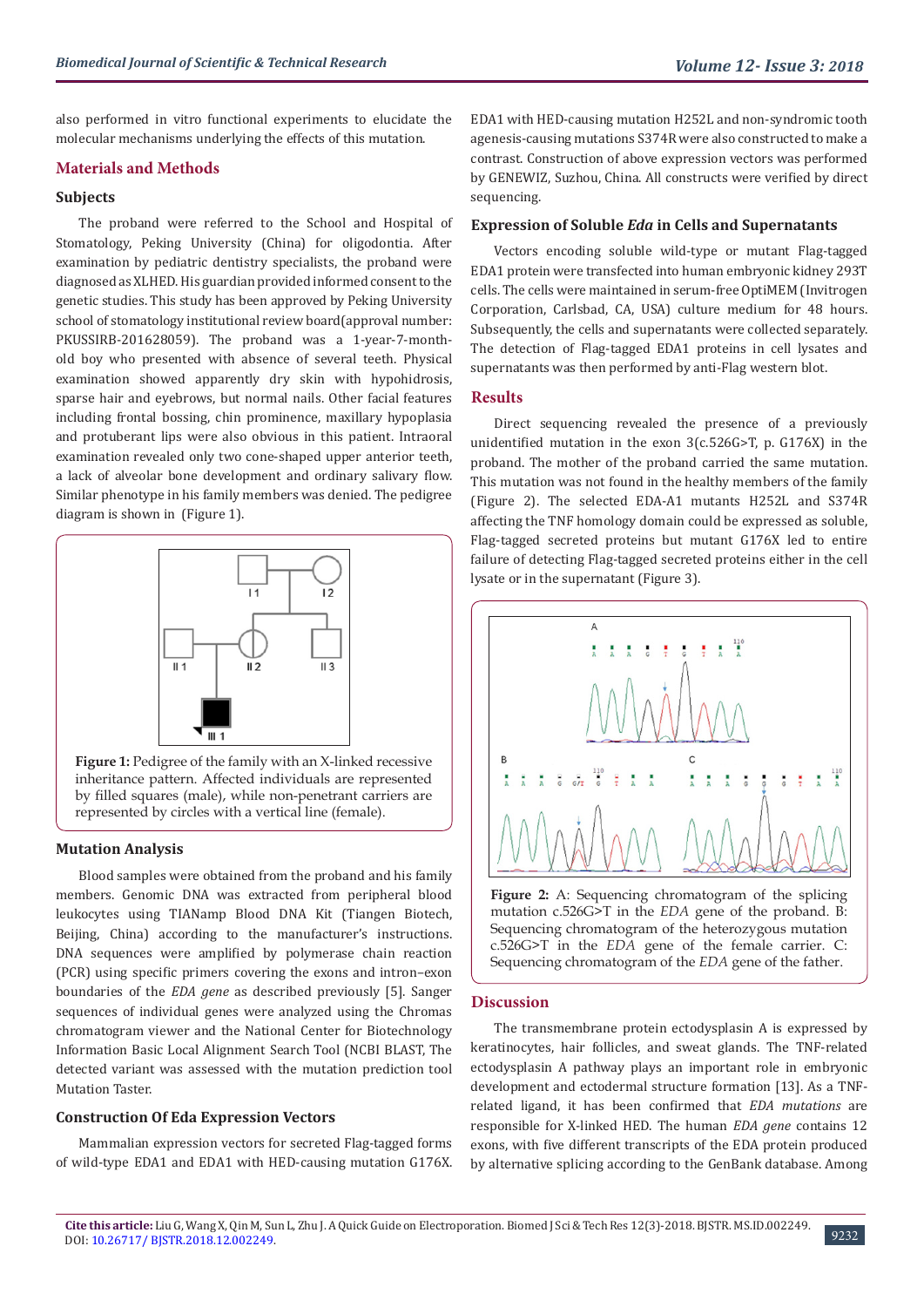them, the EDA-A1 transcript, which contains eight exons, is the longest and most abundant product generated by transcription of the EDA gene. Here, we identified a pedigree with HED carrying a novel mutation in the exon 3 c.526G>T in *EDA gene*. It leads to a premature transcription termination codon of EDA-A1 DNA sequence at the 176th amino acid and a truncated protein product in theory. However, as the anti-Flag western blot experiment revealed, the G176X mutant plasmid failed to express detectable secreted protein product either in the cell lysate or in the supernatant (Figure 3).



**Figure 3:** Expression of wild and mutant types of EDA-A1. Cell extracts and supernatants of transfected cells are shown in the two panels. H252L mutation is a HED related mutation reported previously, while S374R is a hypodontia related mutation reported previously. Nonsense mutant G176X led to entire failure of detecting Flag-tagged secreted proteins either in the cell lysate or in the supernatant.

The mechanism of this phenomenon could be attributed to a pathway called "Nonsense-Mediated mRNA Decay (NMD)" [14,15]. Nonsense mutations in genes would lead to the production of the premature termination codon (PTC). To avoid the translation of potential harmful C-terminal truncated protein product from the mRNA containing the PTC, the NMD pathway acting as a quality control mechanism of mRNA is responsible for the recognition and degradation of such abnormal mRNA. Similar phenomenon was observed in the beta-globin gene region of thalassemia patients as early as in the 1980s and the mechanism of NMD pathway has been studied and proved widely till now [16]. In conclusion, we identified a novel mutation in the *EDA exon* (c.526G>T, p.G176X), and demonstrated its role in resulting in failure of expressing detectable secreted protein product. Thus, we hypothesize that this mutation is the cause of HED in the patient described here.

#### **Funding**

This work was supported by the National Natural Science Foundation of China [grant number 81500828].

#### **Acknowledgment**

We are grateful to all the patients and their family members for their participation in this study.

#### **References**

- 1. [Pinheiro M, Freire-Maia N \(1994\) Ectodermal dysplasias: a clinical](https://www.ncbi.nlm.nih.gov/pubmed/7856640) [classification and a causal review. Am J Med Genet 53: 153-162.](https://www.ncbi.nlm.nih.gov/pubmed/7856640)
- 2. [Priolo M, Lagana C \(2001\) Ectodermal dysplasias: a new clinical-genetic](https://www.ncbi.nlm.nih.gov/pubmed/11546825) [classification. J Med Genet 38: 579-585.](https://www.ncbi.nlm.nih.gov/pubmed/11546825)
- 3. Itin PH, Fistarol SK (2004) Ectodermal dysplasias. Am J Med Genet 131(1): 45-51.
- 4. [Chassaing N, Bourthoumieu S, Cossee M, Calvas P, Vincent MC, et al.](https://www.ncbi.nlm.nih.gov/pubmed/16435307) [\(2006\) Mutations in EDAR account for one quarter of non-ED1-related](https://www.ncbi.nlm.nih.gov/pubmed/16435307) [hypohidrotic ectodermal dysplasia. Hum Mutat 27: 255-259.](https://www.ncbi.nlm.nih.gov/pubmed/16435307)
- 5. [Kere J, Srivastava AK, Montonen O, Zonana J, Thomas N, et al. \(1996\)](https://www.ncbi.nlm.nih.gov/pubmed/8696334) [X-linked anhidrotic \(hypohidrotic\) ectodermal dysplasia is caused by](https://www.ncbi.nlm.nih.gov/pubmed/8696334) [mutation in a novel transmembrane protein. Nat Genet 13: 409-416.](https://www.ncbi.nlm.nih.gov/pubmed/8696334)
- 6. [Deshmukh S, Prashanth S \(2012\) Ectodermal Dysplasia: A Genetic](https://www.ncbi.nlm.nih.gov/pmc/articles/PMC4155886/) [Review. Int J Clin Pediatr Dent 5\(3\): 197-202.](https://www.ncbi.nlm.nih.gov/pmc/articles/PMC4155886/)
- 7. [Clarke A, Phillips DI, Brown R, Harper PS \(1987\) Clinical aspects of](https://www.ncbi.nlm.nih.gov/pubmed/2445301) [X-linked hypohidrotic ectodermal dysplasia. Arch Dis Child 62: 989-996.](https://www.ncbi.nlm.nih.gov/pubmed/2445301)
- 8. [Podzus, J Kowalczyk-Quintas C, Schuepbach-Mallepell S, Willen L,](https://www.ncbi.nlm.nih.gov/pubmed/28106506) [Staehlin G, et al. \(2017\) Ectodysplasin A in Biological Fluids and](https://www.ncbi.nlm.nih.gov/pubmed/28106506) [Diagnosis of Ectodermal Dysplasia. J Dent Res 96\(2\): 217-224.](https://www.ncbi.nlm.nih.gov/pubmed/28106506)
- 9. [Monreal AW, Zonana J, Ferguson B \(1998\) Identification of a new](https://www.ncbi.nlm.nih.gov/pubmed/9683615) [splice form of the EDA1 gene permits detection of nearly all X-linked](https://www.ncbi.nlm.nih.gov/pubmed/9683615) [hypohidrotic ectodermal dysplasia mutations. Am J Hum Genet 63: 380-](https://www.ncbi.nlm.nih.gov/pubmed/9683615) [389.](https://www.ncbi.nlm.nih.gov/pubmed/9683615)
- 10. [Trzeciak WH, Koczorowski R \(2016\) Molecular basis of hypohidrotic](https://www.ncbi.nlm.nih.gov/pubmed/26294279) [ectodermal dysplasia: an update. J Appl Genet 57: 51-61.](https://www.ncbi.nlm.nih.gov/pubmed/26294279)
- 11. [Cluzeau C, Hadj-Rabia S, Jambou M, Mansour S, Guigue P, et al. \(2011\)](https://www.ncbi.nlm.nih.gov/pubmed/20979233) [Only four genes \(EDA1, EDAR, EDARADD and WNT10A\) account for](https://www.ncbi.nlm.nih.gov/pubmed/20979233) [90% of hypohidrotic/anhidrotic ectodermal dysplasia cases. Hum Mutat](https://www.ncbi.nlm.nih.gov/pubmed/20979233) [32\(1\): 70-72.](https://www.ncbi.nlm.nih.gov/pubmed/20979233)
- 12. [Maquat LE \(1981\) Unstable beta-globin mRNA in mRNA-deficient beta o](https://www.ncbi.nlm.nih.gov/pubmed/6101206) [thalassemia. Cell 27\(3\): 543-553.](https://www.ncbi.nlm.nih.gov/pubmed/6101206)
- 13. Stalder L, O Muhlemann (2008) The meaning of nonsense. Trends Cell Biol 18(7): 315-321.
- 14. [Mikkola ML, Thesleff I \(2003\) Ectodysplasin signaling in development.](https://www.ncbi.nlm.nih.gov/pubmed/12787560) [Cytokine Growth Factor Rev 14\(3-4\): 211-224.](https://www.ncbi.nlm.nih.gov/pubmed/12787560)
- 15. [Brogna S, J Wen \(2009\) Nonsense-mediated mRNA decay \(NMD\)](https://www.ncbi.nlm.nih.gov/pubmed/19190664) [mechanisms. Nat Struct Mol Biol 16\(2\): 107-113.](https://www.ncbi.nlm.nih.gov/pubmed/19190664)
- 16. [Kan YW \(1980\) Polymorphism of DNA sequence in the beta-globin](https://www.ncbi.nlm.nih.gov/pubmed/6927915) [gene region. Application to prenatal diagnosis of beta 0 thalassemia in](https://www.ncbi.nlm.nih.gov/pubmed/6927915) [Sardinia. N Engl J Med 302\(4\): 185-188.](https://www.ncbi.nlm.nih.gov/pubmed/6927915)